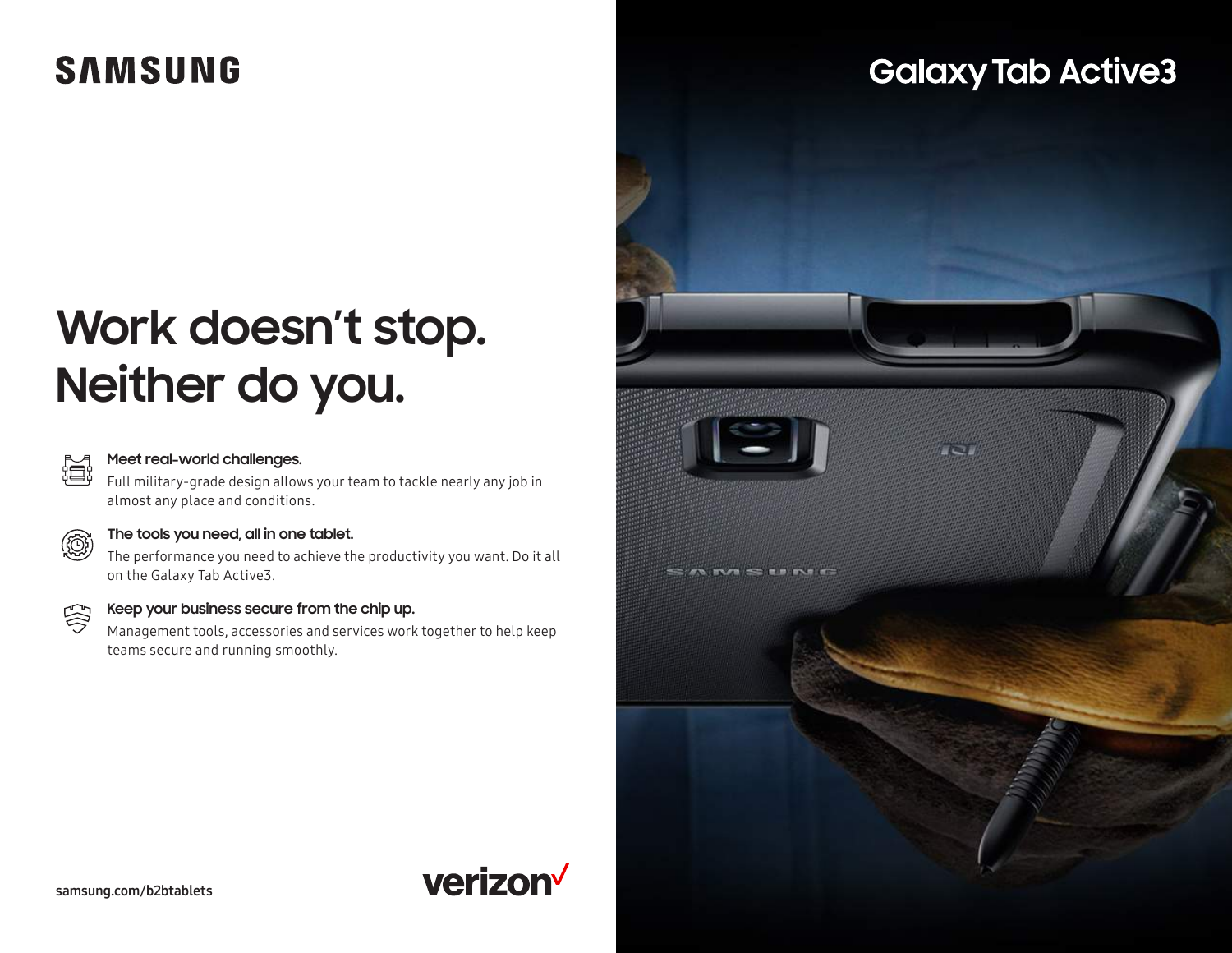## **Galaxy Tab Active3**

# **Work smarter in almost any place and conditions.**



### **Stand up to real-world challenges.**

#### MIL-SPEC-certified and IP68-rated

- Tab Active3 and S Pen are:
- MIL-STD-810H-certified<sup>1</sup>
- Anti-shock for drops up to 1.5 meters (4.9 feet)<sup>2</sup>
- $-$  IP68-rated for water-resistance<sup>3</sup>

#### Long-lasting and replaceable batteries

- 5,050mAh, fast-charging, replaceable battery.4
- No Battery Mode enables all-day operation without the battery, ideal for use in a vehicle such as a forklift or truck, or for use in a kiosk.<sup>5</sup>

#### Enhanced Touch and Glove Touch capability

- Works in rainy and snowy conditions.
- Works while wearing gloves.<sup>6</sup>

#### Compatible with most of your existing accessories

• Same shape and size as the Tab Active2, so most of your existing accessories will be compatible.<sup>7</sup>

(Ö)

## **Do more with a single device.**

#### Wireless DeX

• Connect to a smart TV or monitor for a multi-window desktop experience.<sup>8</sup>

#### Broad connectivity

- Connect with LTE or Wi-Fi 6.9
- Supports Bluetooth, dual antenna MIMO, and NFC.9

#### Programmable Active key

• Programmable Active key can customize and streamline tasks to a single click, whether it's launching a critical business application, scanning or using Push-to-Talk.

#### mPOS-ready

• Meets EMV Level 1 standard to accept payments without additional hardware.10

**verizon** 

#### Android operating system

• Familiar Android OS helps reduce user learning curve.

**SAMSUNG** 

零

### **Be business-ready and secure.**

#### Enterprise Edition

- The Galaxy Tab Active3 is Enterprise Edition-ready, and includes:
- 1 year of free Knox Suite from Samsung<sup>11</sup>
- 3-year product lifecycle
- 5-year Security Maintenance Release program provided by Samsung

#### Defense-grade security

• Security platform that helps protect data from the chip up.12

#### Customize your capabilities

• A rich ecosystem of software and hardware integrations allow you to tailor the Galaxy Tab Active3 to your particular industry.13

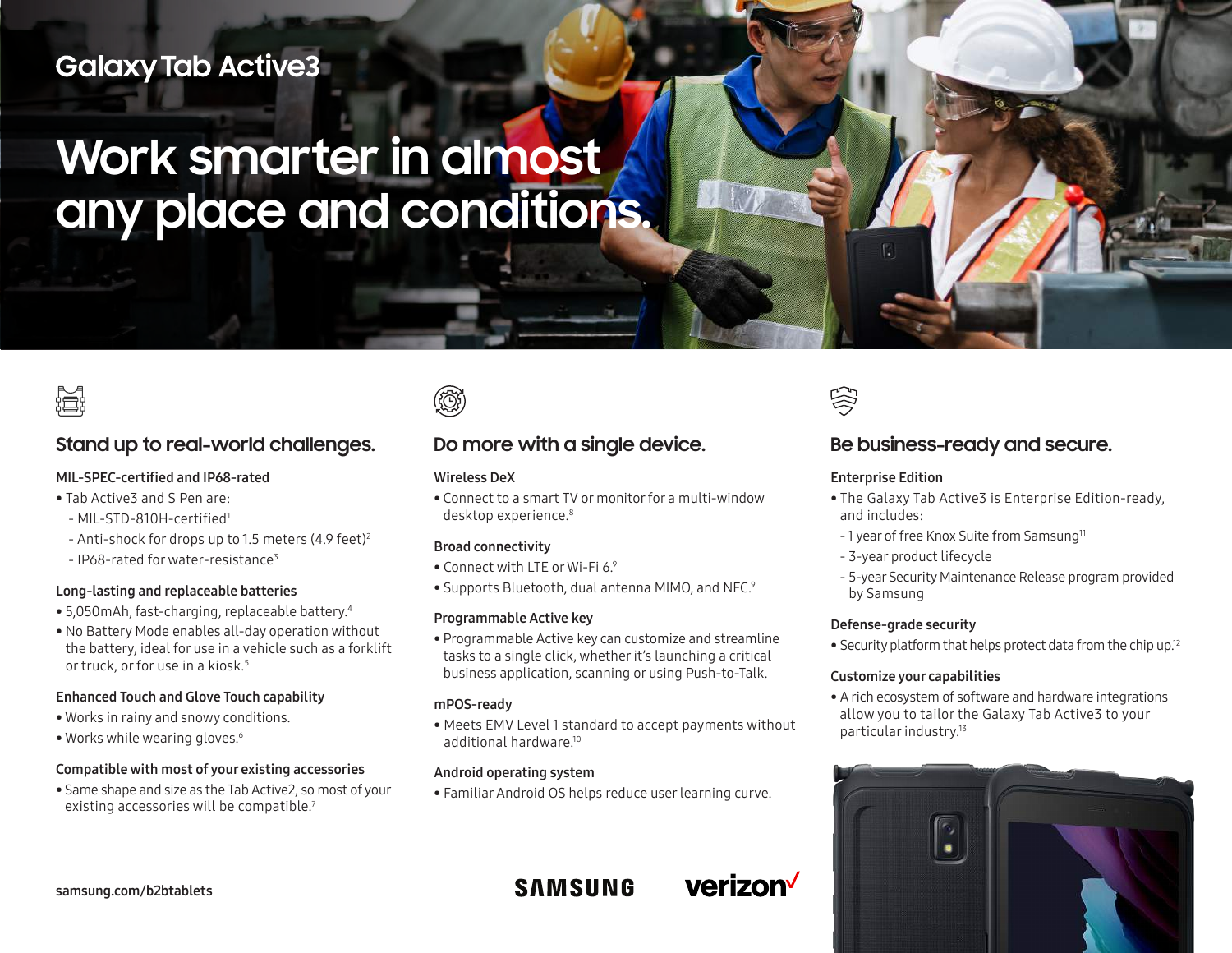## **Galaxy Tab Active3**



- 1. Light / Proximity Sensor
- 2. Front Camera
- 3. Volume Button
- 4. Power Button
- 5. Programmable Active Key
- 6. Pogo Pins
- 7. Recents Button
- 8. Home Button
- 9. Back Button
- 10. S Pen (included)
- 11. S Pen Holder
- 12. Rear Camera
- 13. Flash
- 14. Microphone
- 15. Earphone Jack
- 16. Speaker